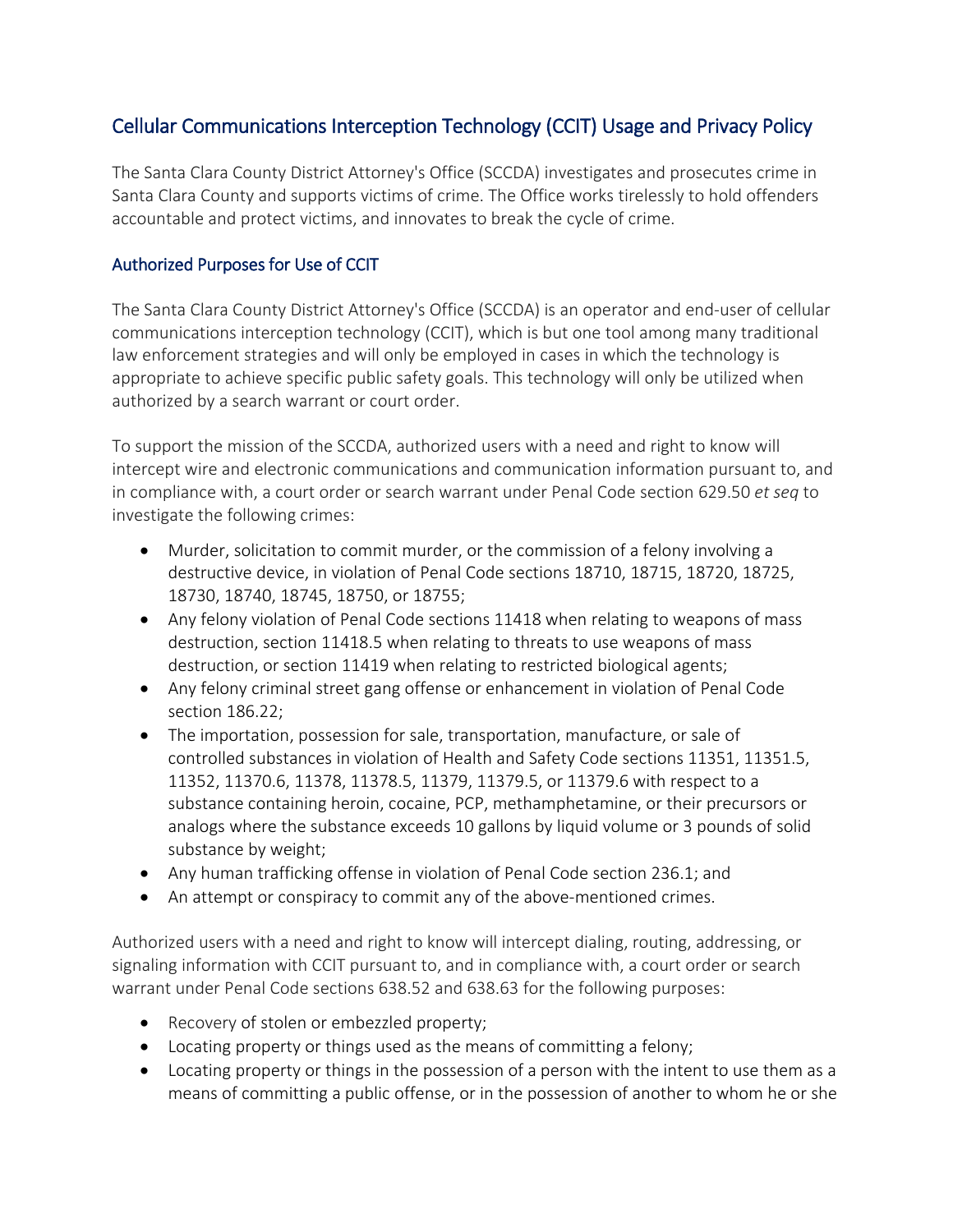may have delivered them for the purpose of concealing them or preventing them from being discovered;

- Locating evidence that tends to show a felony has been committed, or tends to show that a particular person has committed or is committing a felony;
- Locating evidence that tends to show that sexual exploitation of a child, in violation of Penal Code section 311.3, or possession of matter depicting sexual conduct of a person under 18 years of age, in violation of section 311.11, has occurred or is occurring;
- Locating a person who is unlawfully restrained or reasonably believed to be a witness in a criminal investigation or for whose arrest there is probable cause;
- Locating evidence that tends to show a violation of section 3700.5 of the Labor Code, or tends to show that a particular person has violated section 3700.5 of the Labor Code; and
- Locating evidence that does any of the following:
	- o Tends to show that a felony, a misdemeanor violation of the Fish and Game Code, or a misdemeanor violation of the Public Resources Code, has been committed or is being committed;
	- o Tends to show that a particular person has committed or is committing a felony, a misdemeanor violation of the Fish and Game Code, or a misdemeanor violation of the Public Resources Code; and
	- o Will assist in locating an individual who has committed or is committing a felony, a misdemeanor violation of the Fish and Game Code, or a misdemeanor violation of the Public Resources Code.

## Authorized Users of CCIT

The following individuals involved in the investigation and prosecution of crime are authorized to use CCIT ("authorized users"):

- District Attorney Investigators;
- Sworn peace officers and federal law enforcement officers working with SCCDA to investigate and prosecute crime and authorized to do so by court order pursuant to Penal Code section 629.54; and
- Designated civilian interpreters authorized by court order pursuant to Penal Code section 629.58.

All authorized users shall utilize CCIT only when authorized to do so by court order or search warrant, and their use of CCIT shall be limited by the parameters of the court order or search warrant.

## Restrictions on Use of CCIT

All uses of CCIT will be done in a manner that is consistent with the United States and California Constitutions and federal and state law, including the Electronic Communications Privacy Act (ECPA) (California Penal Code section 1546 *et seq*), California's wiretap statutes (California Penal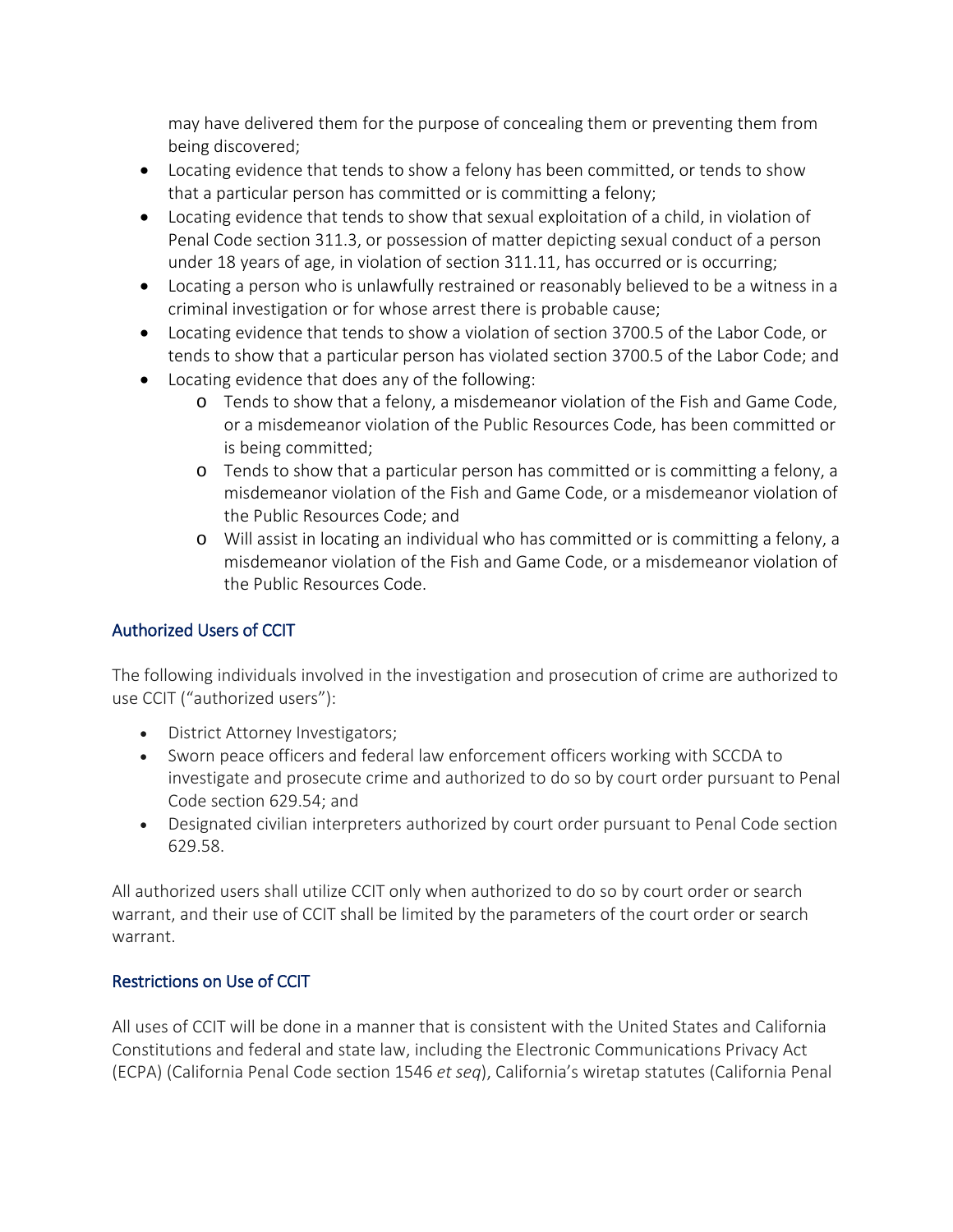Code section 629.50 *et seq*), 18 U.S. Code sections 2703, 3122, and 3123, and California Government Code section 53166.

Cellular communications interception technology is a restricted-use asset that is physically secured in a locked facility and electronically secured via password protection. The use of CCIT requires pre-approval of the District Attorney and judicial authorization via court order or search warrant.

Data received from CCIT may not be used for the sole purpose of monitoring individual activities protected by the First Amendment to the United States Constitution.

All SCCDA and authorized law enforcement and civilian monitor personnel utilizing CCIT are required to acknowledge that they have previously read and understood the SCCDA policy.

In no case shall data or information derived from the use of CCIT be used for any purpose other than legitimate law enforcement or public safety purposes.

## **Training**

SCCDA provides staff training on the secure handling of confidential and personal information, including CCIT. The training addresses appropriate handling and transmission procedures, as well as consequences of a security breach.

Only SCCDA staff and authorized law enforcement personnel and civilian monitors trained in the use of CCIT, including its privacy and civil liberties protections, shall be allowed to use CCIT. Training shall consist of:

- Legal authorities, requirements, developments, and issues involving the use of CCIT and data;
- Current SCCDA policy regarding appropriate use of CCIT;
- Evolution of CCIT, including new capabilities and associated risks;
- Technical, physical, administrative, and procedural measures to protect the security of CCIT against unauthorized access or use;
- Recognition of information technology security incidents, procedures for information technology security incident response, and information security reporting requirements; and
- Practical exercises in the use of CCIT.

Authorized users shall be trained by the manufacturers of the CCIT and/or an authorized trainer within the SCCDA. Training shall be updated as technological, legal, and other changes that affect the use of CCIT systems occur.

Authorized users and SCCDA staff who access, maintain, disseminate, or audit CCIT data and information shall be familiar with this policy, the Electronic Communications Privacy Act (ECPA),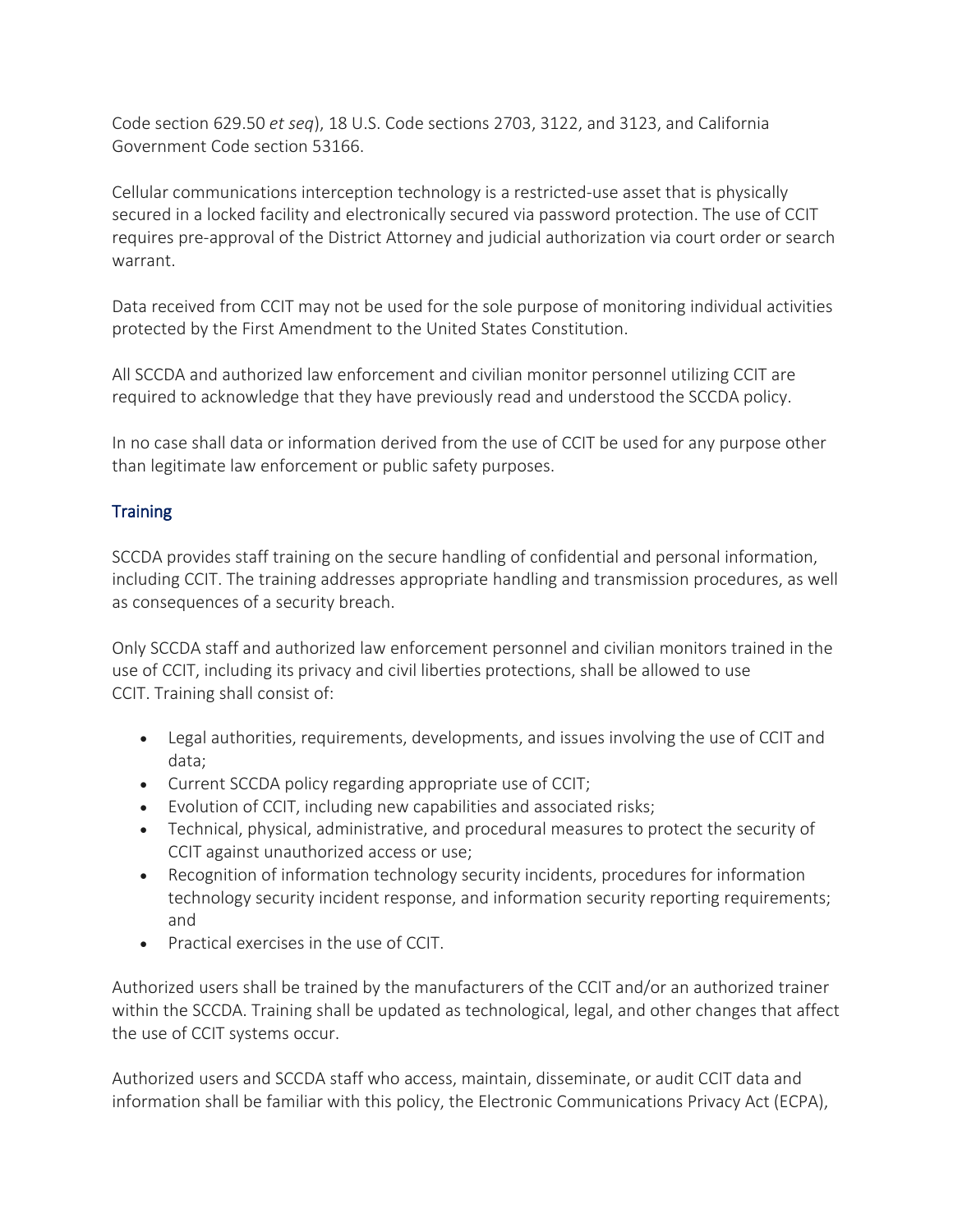and California wire and electronic surveillance statutes (Penal Code sections 629.50 *et seq*). All SCCDA staff and associated law enforcement and civilian personnel who utilize CCIT will be certified by the California Office of the Attorney General in the interception of wire and electronic cellular telephone communications pursuant to Penal Code section 629.94 prior to using SCCDA CCIT.

## CCIT Information Security

Access to communications and data derived from CCIT is limited to SCCDA staff in good standing, who have successfully completed CJIS-compliant background investigations and possess an active physical and/or information systems security clearance.

The County of Santa Clara and SCCDA utilize physical access controls, application permission controls, and other technological, administrative, procedural, operational, and personnel security measures to protect CCIT from unauthorized access, destruction, use, modification, or disclosure.

#### CCIT Accuracy and Legal Compliance

Communications intercepted by CCIT shall be recorded on recording media in a manner that will protect the recording from editing or other alterations and ensure that the recording can be immediately verified as to authenticity and originality and that any alteration can be immediately detected. CCIT precludes interruption or monitoring of the interception by any unauthorized means. The CCIT manufacturer or its designated technician shall complete periodic assessments of the technology to ensure it is operating correctly and shall verify the technology is in proper working order prior to its use in an investigation. Authorized users shall periodically verify the accuracy of information intercepted through independent means during investigation and shall report any malfunctions of equipment.

#### CCIT Information Sharing Restrictions

The SCCDA only shares CCIT information with authorized law enforcement partners for public safety purposes and in compliance with Penal Code section 629.50 *et seq*. Additionally, pursuant to Penal Code section 1054 *et seq*, *Brady v. Maryland*, and Penal Code section 629.70, SCCDA provides CCIT information as criminal discovery to the appropriate defense or appellate attorney of record. SCCDA does not share CCIT information with commercial or other private entities or individuals.

#### CCIT Data Retention

In accordance with Penal Code sections 629.64 and 629.66, wire and electronic communications intercepted with CCIT will be kept for at least 10 years and shall not be destroyed except upon an order of the issuing or denying judge.